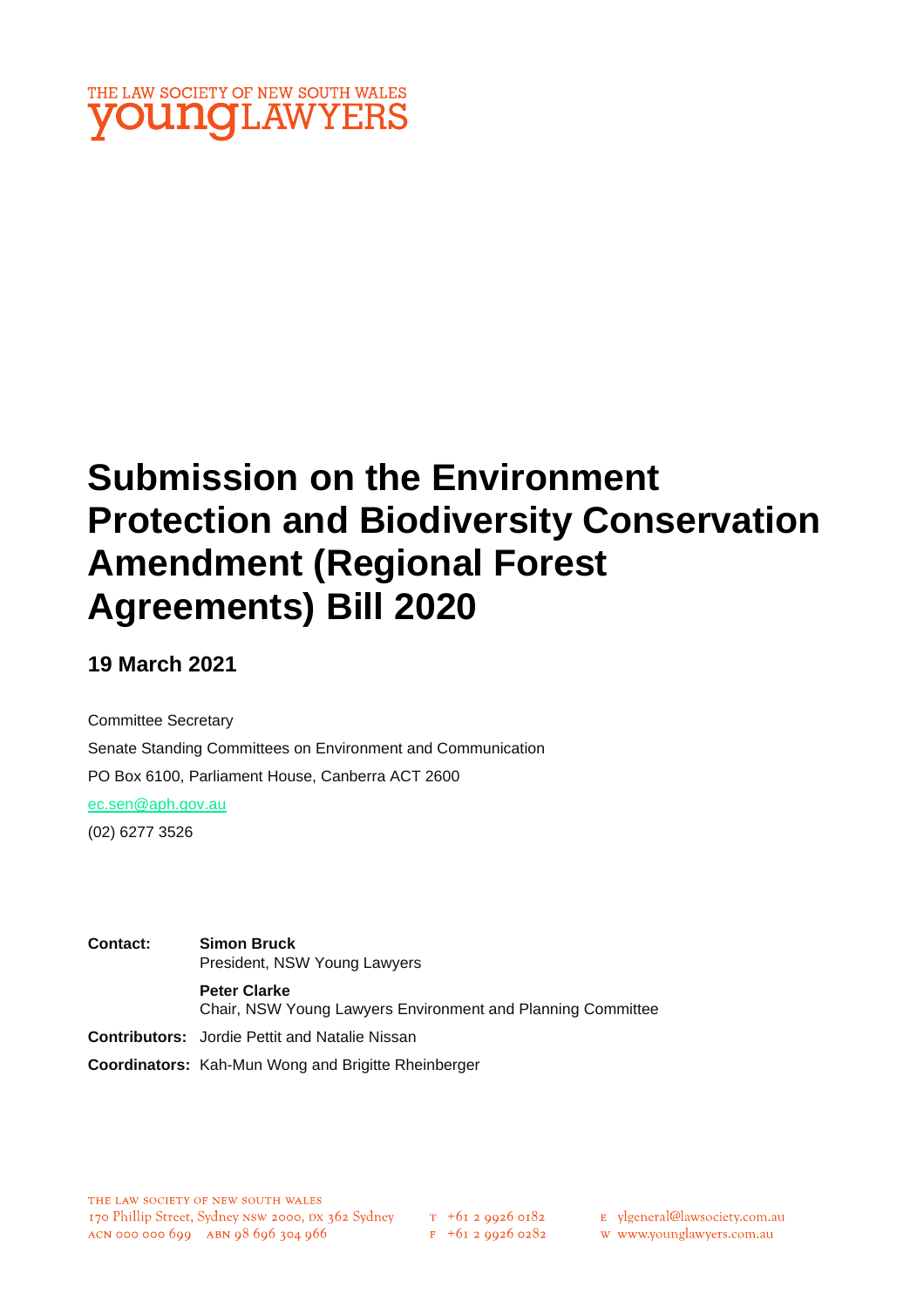The NSW Young Lawyers Environment and Planning Committee (**Committee**) make the following submission in response to the Environment Protection and Biodiversity Conservation Amendment (Regional Forest Agreements) Bill 2020 ('Bill')

## **NSW Young Lawyers**

NSW Young Lawyers is a division of The Law Society of New South Wales. NSW Young Lawyers supports practitioners in their professional and career development in numerous ways, including by encouraging active participation in its 15 separate committees, each dedicated to particular areas of practice. Membership is automatic for all NSW lawyers (solicitors and barristers) under 36 years and/or in their first five years of practice, as well as law students. NSW Young Lawyers currently has over 15,000 members.

NSW Young Lawyers accepts the science and wide-ranging effects of climate change, including as outlined by the United Nations Intergovernmental Panel on Climate Change in its leading expert reports. NSW Young Lawyers considers that Australia has the ability and a responsibility to rapidly reduce emissions and actively help to keep the world's emissions within its remaining 'carbon budget'.

NSW Young Lawyers recognises that there is a climate emergency, posing an unprecedented challenge for human rights and the rule of law. In order for there to be intergenerational equity and climate justice, as well as interspecies equity and ecological sustainability, the law needs to enable and require Australia to rapidly decrease CO<sup>2</sup> (and other greenhouse gas) emissions and to be legally accountable for their adverse contributions to the impacts of climate change.

The NSW Young Lawyers Environment and Planning Committee comprises of a group of approximately 250 members interested in our natural and built environment. The Committee focuses on environmental and planning law issues, raising awareness in the profession and the community about developments in legislation, case law and policy. The Committee also concentrates on international environment and climate change laws and their impact within Australia.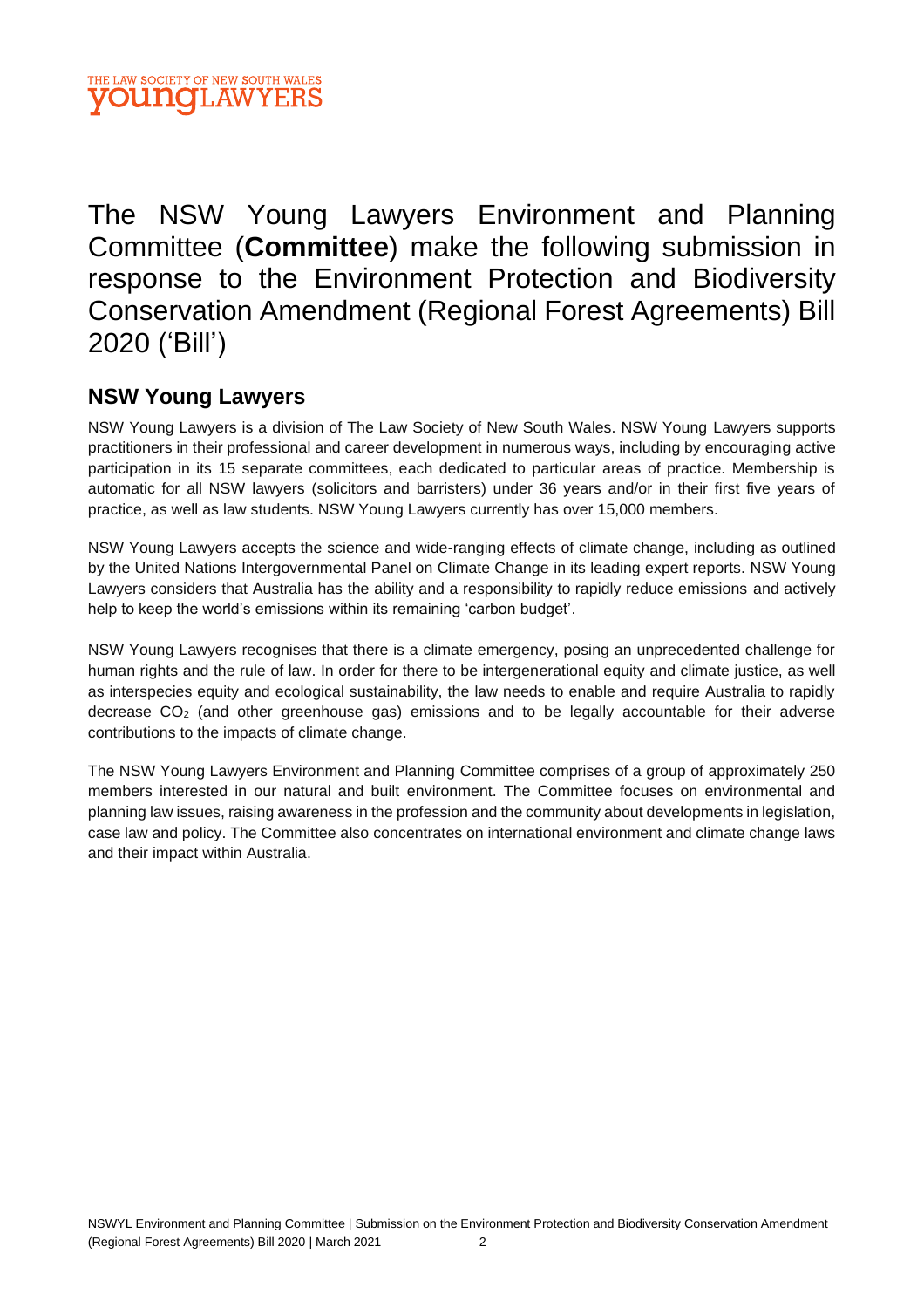

1. The Committees welcome the opportunity to comment on the *Environment Protection and Biodiversity Conservation Amendment (Regional Forest Agreements) Bill 2020*.

#### **Summary of Recommendations**

- 2. The Committee makes the following recommendations in respect of the Environment Protection and Biodiversity Conservation Amendment (Regional Forrest Agreements) Bill 2020 **("Bill"**)**:**
	- 1) That the Bill should not be passed in its present form. Despite the intention of the Bill being to "remove the legal uncertainty surrounding Australia's native forestry industry", we submit that the effect of the amending Bill is to weaken the level of environmental protection of Australian forests and wildlife.
	- 2) That the *Environment Protection and Biodiversity Conservation Act 1999 (Cth)* (*"***EPBC Act"**) instead be amended to implement recommendation 15 of the 2020 Independent Review of the EPBC Act.

### **The Bill**

- 3. Subsection 38(1) of the EPBC Act and subsection 6(4) of the *Regional Forest Agreements Act 2002* (Cth) ("**RFA Act"**) exempts a forestry operation that is "undertaken in accordance with" a Regional Forest Agreement ("**RFA**") from Part 3 of the EPBC Act. Part 3 of the EPBC Act sets out requirements for environmental approvals to be obtained where actions may have a significant impact on matters of national environmental significance, such as actions with a significant impact on threatened or endangered species.
- 4. The Bill seeks to amend these sections of the EPBC Act and the RFA Act, to omit the words "that is undertaken in accordance with an RFA". This is purportedly in response to the decision of *Friends of Leadbeater's Possum Inc v VicForests (No 4)* [2020] FCA 704 (the *Leadbeater's Possum case*), discussed below. In that case, VicForests breached the relevant RFA, meaning its forestry operations were not conducted "in accordance with" the RFA. On this basis, the Court found that the section 38 exemption did not apply. While the supplementary materials to the Bill state that it would be impractical to have forestry operations cease to be covered by the section 38 exemption because of 'minor beaches'1, the *Leadbeater's Possum* case dealt with breaches which we consider to be serious.

### **Leadbeater's Possum case**

5. On 27 May 2020, the Federal Court of Australia found that VicForests did not comply with requirements under the Victorian Central Highlands Regional Forest Agreement. VicForests had failed to comply with the Victorian Code of Practice for Timber Production (as required by the RFA) as its operations did not implement the precautionary principle, meaning that the logging did not avoid serious or irreversible damage to the environment where it was practical to do so.

<sup>1</sup> Explanatory Memorandum, Environment Protection and Biodiversity Conservation Amendment (Regional Forest Agreements) Bill 2020 (Cth) 3.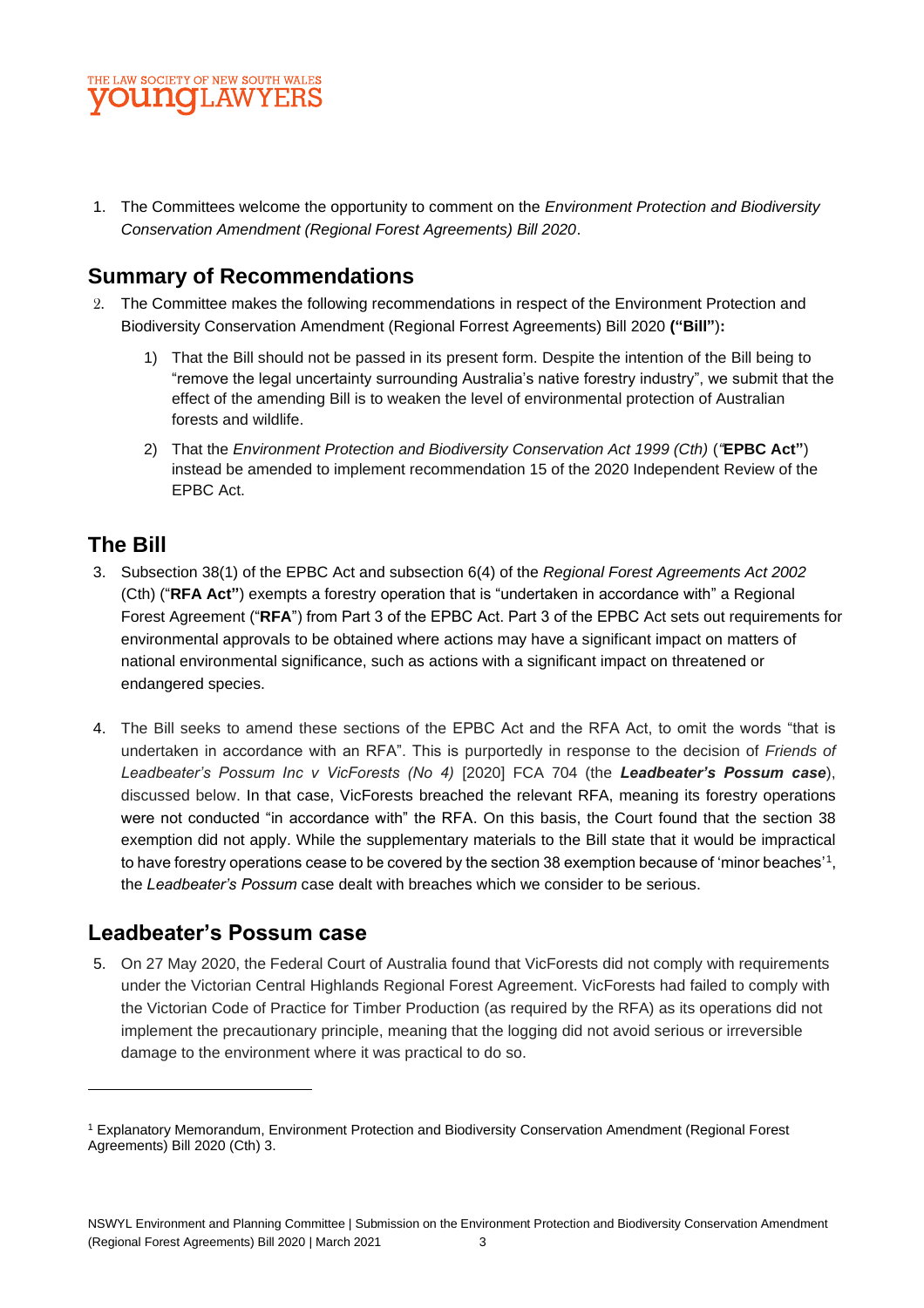#### THE LAW SOCIETY OF NEW SOUTH WALES **VOUNGLAWYERS**

6. The Court found that several breaches of the RFA concerned habitats of the endangered Greater Glider and the critically endangered Leadbeater's Possum. The Court also found that VicForests was unlikely in future to comply with State and Federal laws designed to protect threatened species, and granted declaratory and injunctive relief to protect 66 areas of forest where unlawful logging was occurring $^{\text{2}}$ . The Court concluded that because VicForests had breached the requirements of the relevant RFA, its operations could not be said to have been carried out "in accordance with" an RFA. Accordingly, the section 38 exemption did not apply to the forestry operations in question, the provisions in Part 3 of the EPBC Act did apply and so environment approvals should have been obtained.

## **Comments on the Bill**

- 7. The Committee considers that the outcome of the Leadbeater's Possum case does not provide a justification for the proposed amendments. Contrary to the stated intention of the Bill, the amendments would not "remove the legal uncertainty surrounding Australia's native forestry industry"<sup>3</sup> . Under the existing law, forestry operators can continue to benefit from the section 38 exemption so long as their activities are undertaken "in accordance with" the relevant RFA. As it stands, the Leadbeater's Possum decision may prompt forestry operators to review their compliance to ensure that they are meeting their obligations and do not 'lose' their exemption.
- 8. In its current form, the Bill would only serve to weaken the level of environmental protection of Australian forests and wildlife, as it would exempt forestry operations from federal environmental controls, irrespective of whether they are being undertaken in accordance with the applicable RFA or not.
- 9. If the policy intention is to clarify the interaction between the EPBC Act and RFA Act (without creating a lacuna in the operation of environmental protection laws), then legislators could consider introducing provisions to :
	- a. explicitly state that the exemption in s 38 will cease to apply where a forestry operation is not compliant with the applicable RFA
	- b. implement appropriate regulatory and enforcement mechanisms to ensure compliance with RFAs and protection of the environment.

**Recommendation 1:** That the Bill should not be passed in its present form. Despite the intention of the Bill being to "remove the legal uncertainty surrounding Australia's native forestry industry", we submit that the effect of the amending Bill is to weaken the level of environmental protection of Australian forests and wildlife.

10. The Committee also notes that the Independent Review of the EPBC Act is now complete and the Final Report has been published. With particular reference to RFAs, the Independent Review observed that *"Commonwealth oversight of environmental protections under RFAs is insufficient and immediate reform* 

<sup>2</sup> See orders made on 21 August 2020, *Friends of Leadbeater's Possum Inc v VicForests (No 6)* [2020] FCA 1199. <sup>3</sup> Explanatory Memorandum, Environment Protection and Biodiversity Conservation Amendment (Regional Forest

Agreements) Bill 2020 (Cth) 2.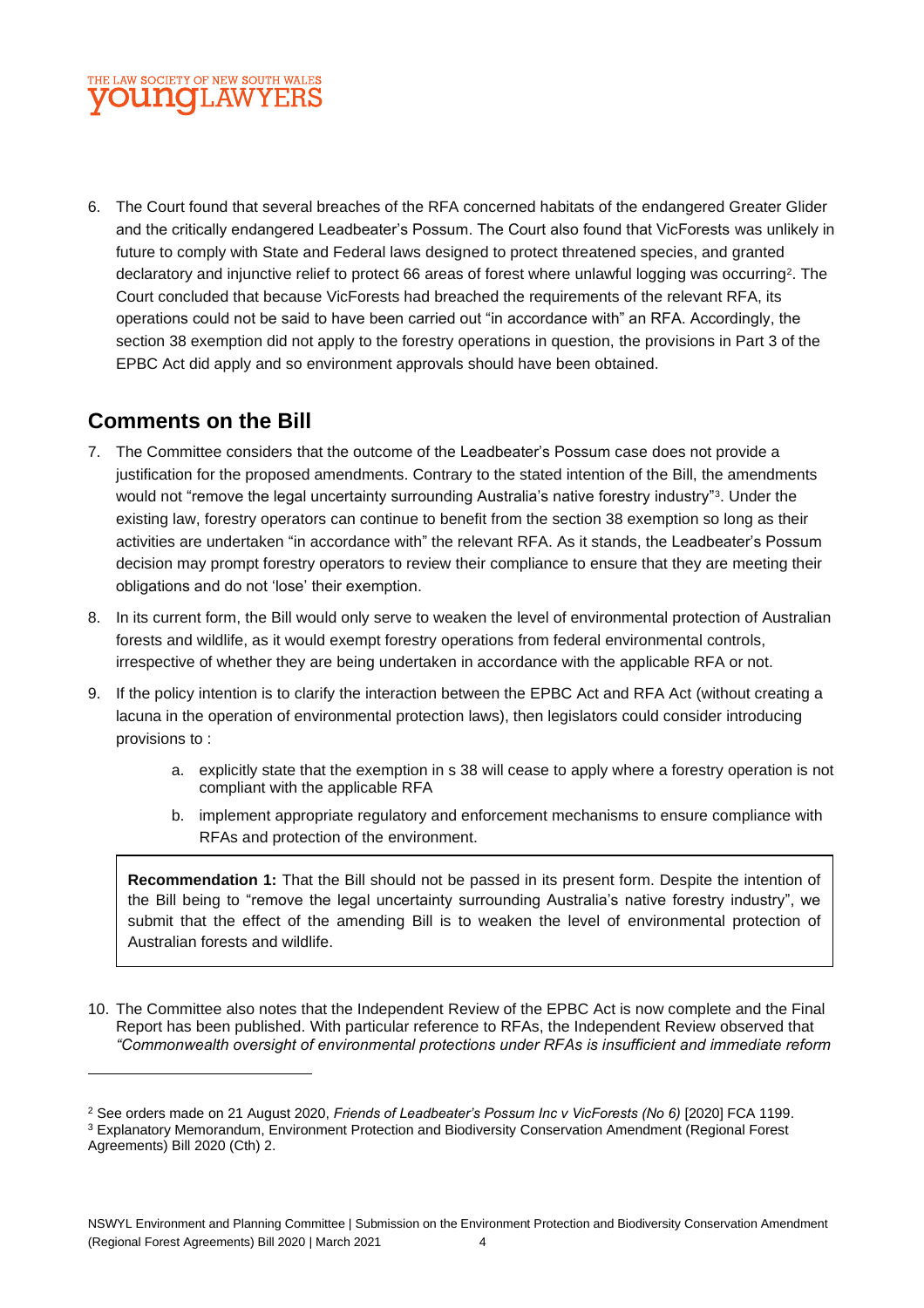

*is needed".* <sup>4</sup> Further, the Independent Review resulted in a finding of 'low confidence' that the environmental considerations required by the RFA Act were as robust as those required under the EPBC Act.<sup>5</sup>

- 11. Weakening environmental protections under the EPBC Act would be contrary to a number of the Act's objects, including providing for the protection of the environment, promoting ecologically sustainable development and promoting the conservation of biodiversity.<sup>6</sup>
- 12. The Final Report highlights that reforms to connect proposed National Environmental Standards with project-level compliance at the state level may require years of regulatory refinement. Therefore, instruments such as RFAs that ensure the compliance of state-level projects with federal environmental laws remain essential. By removing this legislative nexus, the status of endangered species' habitats will be at risk until further reforms are implemented following the Final Report.
- 13. The Committee recommends that the EPBC Act be amended to align with recommendation 15 of the Independent Review which relevantly provided that:
	- *(a)* "The Commonwealth should immediately require, as a condition of any accredited arrangement, States to ensure that RFAs are consistent with the National Environmental Standards.
	- *(b)* In the second tranche of reform, the EPBC Act should be amended to replace the RFA 'exemption' with a requirement for accreditation against the National Environmental Standards, with the mandatory oversight of the Environment Assurance Commissioner." 7
- 14. This would ensure the environmental considerations under RFAs align with the controlling provisions for matters of national environmental significance under the EPBC Act. Should the current Bill be introduced in isolation, it would create significant uncertainty during the EPBC reform process, particularly regarding the ongoing operation of RFAs between the State and Federal Government.

**Recommendation 2:** That the *Environment Protection and Biodiversity Conservation Act 1999 (Cth)*  (*"***EPBC Act"**) instead be amended to implement recommendation 15 of the 2020 Independent Review of the EPBC Act.

<sup>4</sup> Graeme Samuel, *Independent Review of the EPBC Act* (Final Report, October 2020) 1.

<sup>5</sup> Graeme Samuel, *Independent Review of the EPBC Act* (Final Report, October 2020) 16.

<sup>6</sup> *Environment Protection Biodiversity Conservation Act 1999* (Cth) s 3.

<sup>7</sup> Graeme Samuel, *Independent Review of the EPBC Act* (Final Report, October 2020) 30.